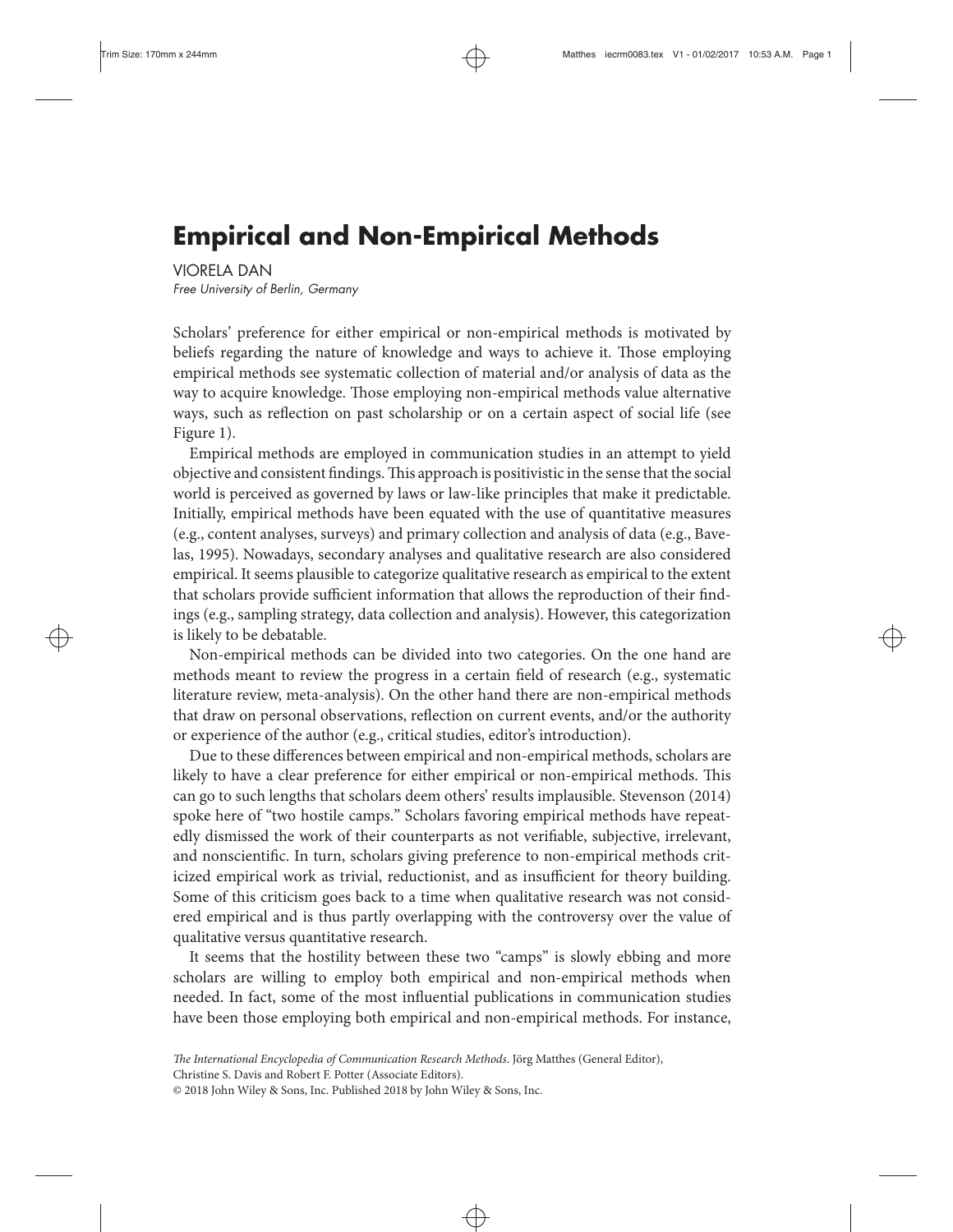

 $\oplus$ 

 $\bigoplus$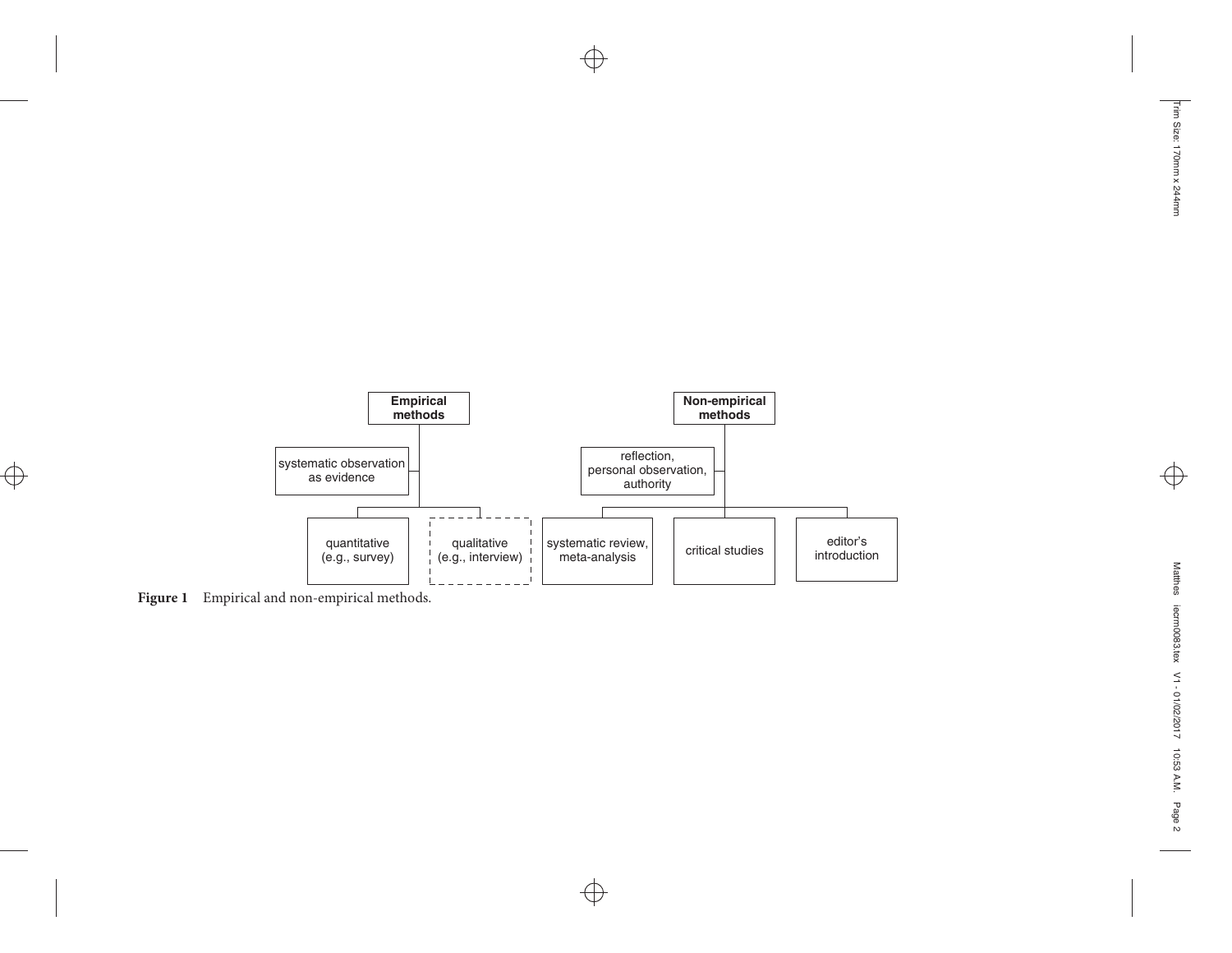iecrm0153

iecrm0195 iecrm0188 iecrm0232 EMPIRICAL AND NON-EMPIRICAL METHODS 3

scholars may start by proposing a typology based on a systematic review of literature and then empirically test the assumptions made.

SEE ALSO: Epistemology; Meta-Analysis; Quantitative Methodology; Qualitative Methodology; Positivism; Secondary Research/Analysis

## **References**

- Bavelas, J. B. (1995). Social approaches to communication. In W. Leeds-Hurwitz (Ed.), *Quantitative versus qualitative?* (pp. 49–62). New York: Guilford Press.
- Stevenson, R. L. (2014). International communication. In D. W. Stacks & M. B. Salwen (Eds.), *An integrated approach to communication theory and research* (2nd ed., pp. 169–180). New York: Routledge.

### **Further reading**

- Rogers, E. M. (1985). The empirical and critical schools of communication research. In E. M. Rogers & F. Balle (Eds.), *The media revolution in America and Western Europe* (pp. 219–235). Norwood, NJ: Ablex Publishing.
- Stacks, D. W., & Salwen, M. B. (2014). Integrating theory and practice: Starting with questions. In D. W. Stacks & M. B. Salwen (Eds.), *An integrated approach to communication theory and research* (2nd ed., pp. 3–12). New York: Routledge.

**Viorela Dan** is a doctoral candidate and research associate at the Free University of Berlin. Her research interests include framing and visual communication, both in the context of political communication and health communication.